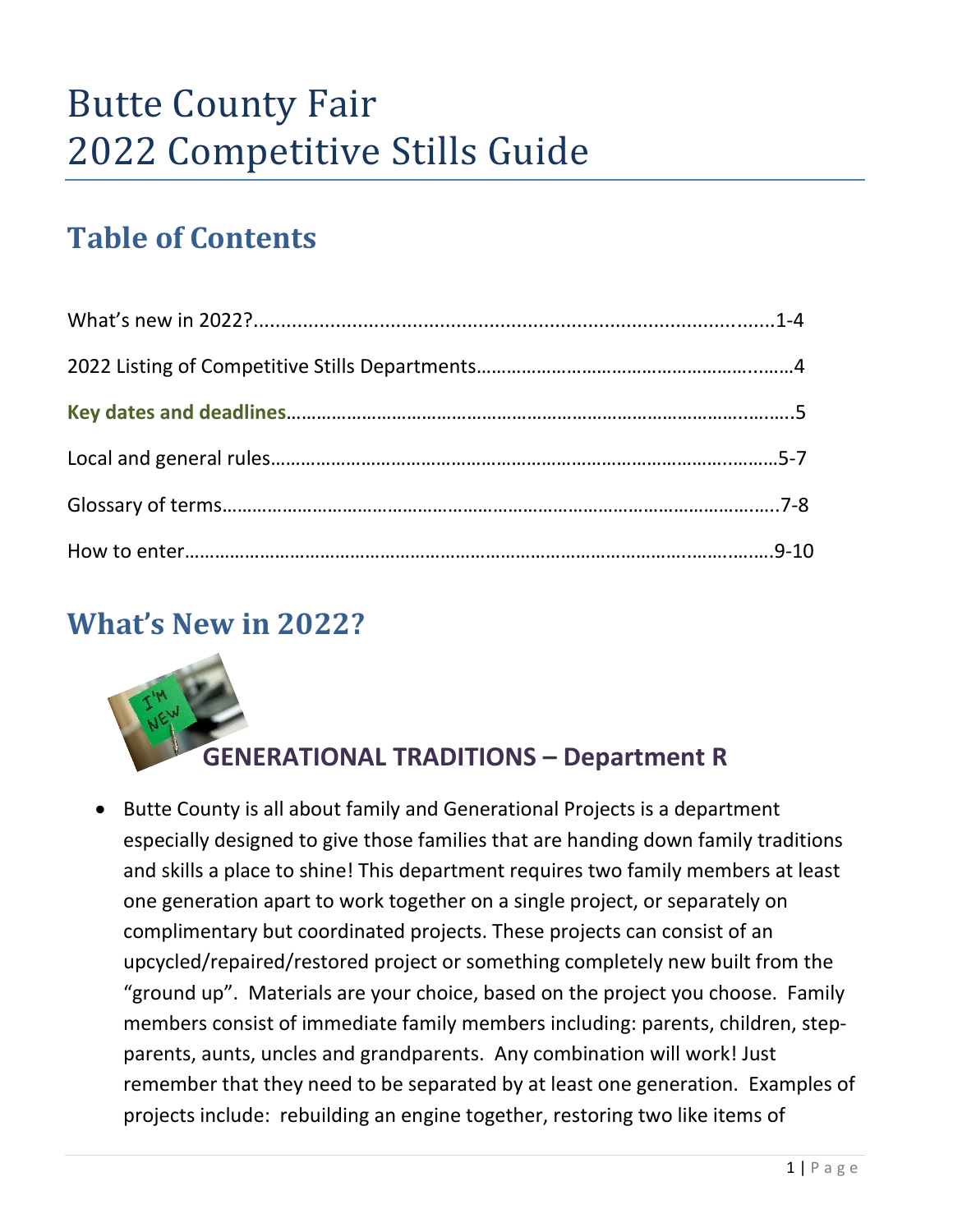furniture, or building something new together. Butte County is rich with family tradition, let's showcase it!!



### **ANY YOUTH DIGITAL MEDIA & ARTS -**

• This **Youth only** department is designed for all those dabbling in creating digital works of art. We have three basic divisions: Instructional and Entertainment videos, and Digital Arts, with the option to enter as an individual or group. If you've ever downloaded a video to Tik Tok, Facebook or YouTube, then you could enter your video clip here. If you want to create something more substantial than that, enter your video short!

### *ALSO NEW THIS YEAR!*

### • *A NEW, EASY TO READ COLOR FORMAT*

# **GRANGE IS NEW AND 4-H IS BACK!! IN OUR NEWLY RESTURCTURED YOUTH DEPARTMENT!**

The new Youth Departments are Dept H – Open Youth, 4-H and Grange, which includes all of the departments included in the Adult section. We are also pleased to reinstate Dept J, which consists of FFA, Skills/USA, and the Youth Auction

### **WE'VE UPDATED DEPT C – CLOTHING, TEXTILES & QUILTS**

We've simplified and changed the Divisions and Classes to include more choices, as well as making it easier to know which category you should enter your exhibit into





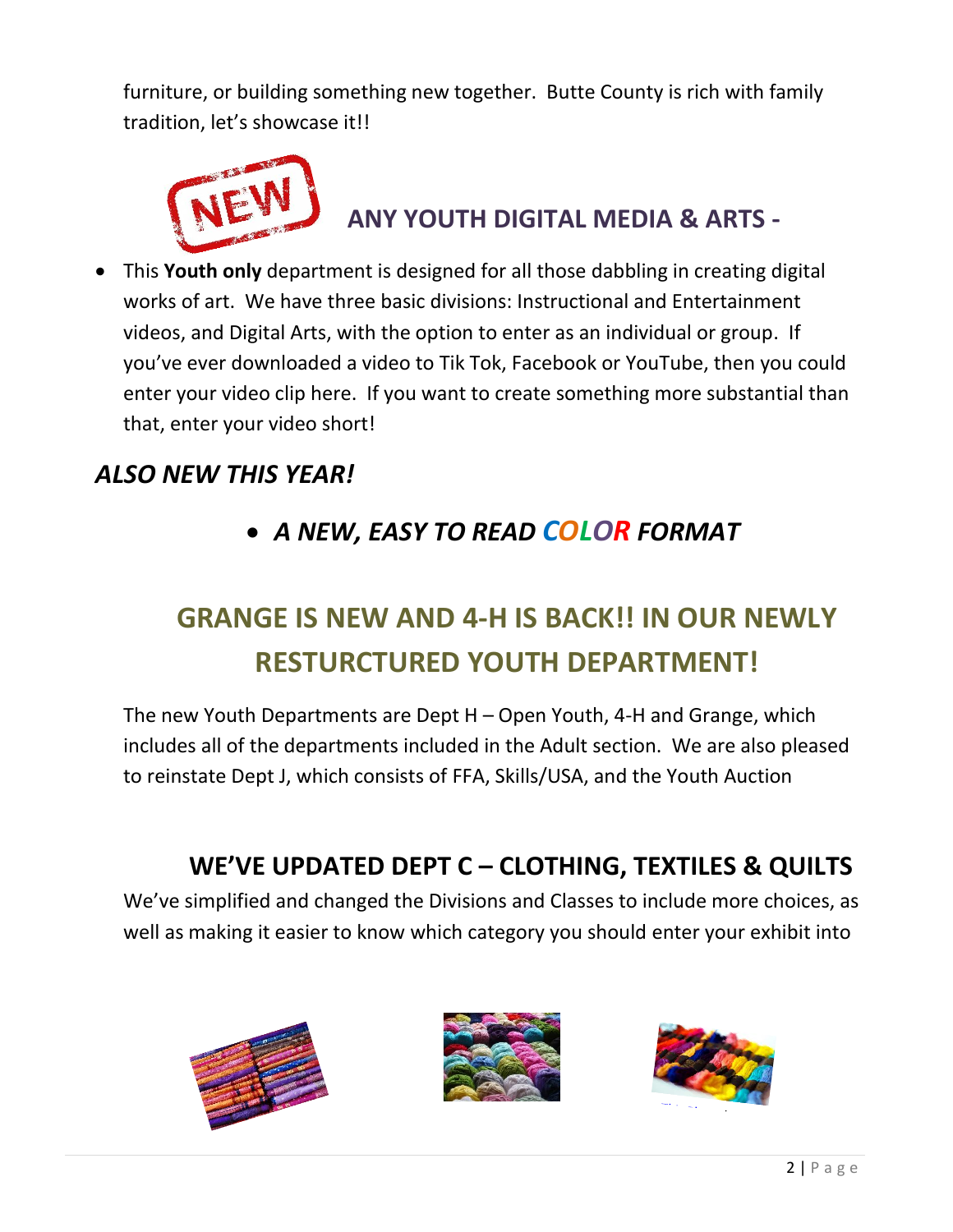### **WE'VE CHANGED DEPT G– PHOTOGRAPHY**

We've simplified the Divisions and added new Classes to include more choices! We've also added a new Division for *Butte County Scenes.* This Division honors the diversity you can find right here in Butte County. Photos must be identifiable as scenes from Butte County. Examples include: rice paddies with ducks, the Salmon Ladder or Dam in Oroville, Monkey Face or Bear Hole in Bidwell Park, Orchards or even tree lined roads! We have so many parks and historic places to see and experience, and this department is tailor made to celebrate it all.



### **NEW FAIR RECIPE IN DEPT E– BAKING & CONFECTIONS**

Who doesn't love Brownies?! This year we will be asking you to bake us Red Velvet Cheesecake Swirl Brownies, yum! The full recipe and instructions are included in the revised Department Guide



### **NEW DIVISION IN DEPT Q– CRAFTS/HOME & INDUSTRIAL ARTS**

This new division is the perfect place to showcase your handmade pottery items. Whether you mold them by hand or "throw" them on a wheel, share your creativity with us. Items can be either painted or unpainted, kiln or fire cured.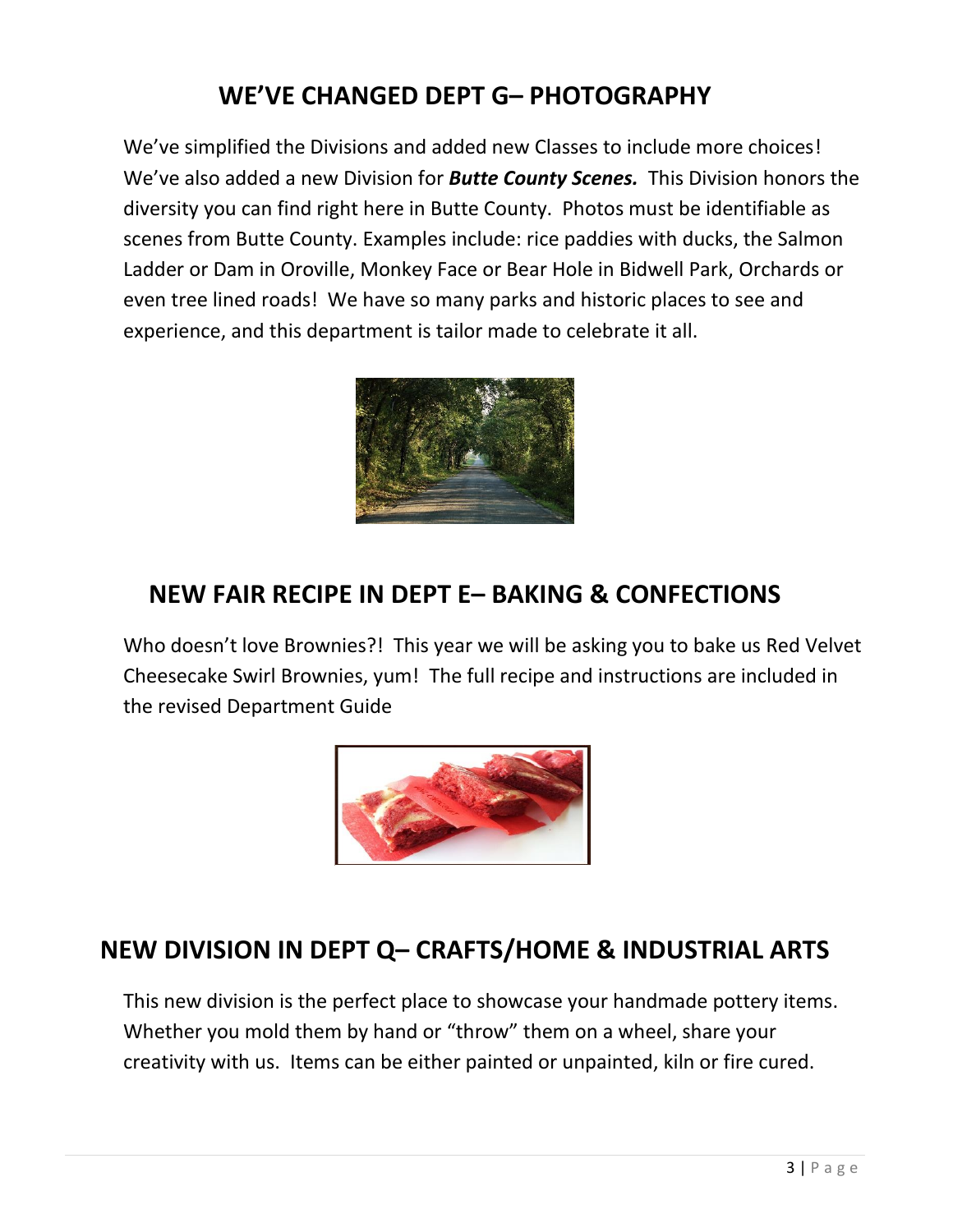# **AND FINALLY, WE ARE INTRODUCING THE PEOPLE'S CHOICE CONTEST IN THE FOLLOWING DEPARTMENTS:**



Dept C – Clothing, Textiles and Quilts Dept F – Fine Arts Dept G – Photography Dept Q – Crafts, Home & Industrials Arts

Here is your opportunity to be heard! Come visit Expo Hall from Opening Day of the Fair through Sunday at noon and cast your vote for your favorite exhibit. If you're an exhibitor, make sure all your friends and family come to vote for your exhibit. Limit one vote per person of course! Votes will be tallied by 1:00PM on Sunday, August 28 and winners will receive a beautiful Gold and White rosette and gift certificates from the department sponsor.





# **LISTING OF 2022 STILLS COMPETITIVE DEPARTMENTS**

- Adult Farm and Garden **Department A**
	- Adult Floriculture **Department B**
- Adult Clothing/Textiles & Quilts **Department C**
	- Adult Preserved Foods **Department D**
- Adult Baking and Confections **Department E**
	- Adult Fine Arts **Department F**
	- Adult Photography **Department G**
	- Open Youth and 4-H **Department H**
	- FFA, Skills/USA and Youth Auction **Dept J**
- Adult Crafts/Home & Industrial Arts **Department Q**
	- Generational Traditions **Dept R**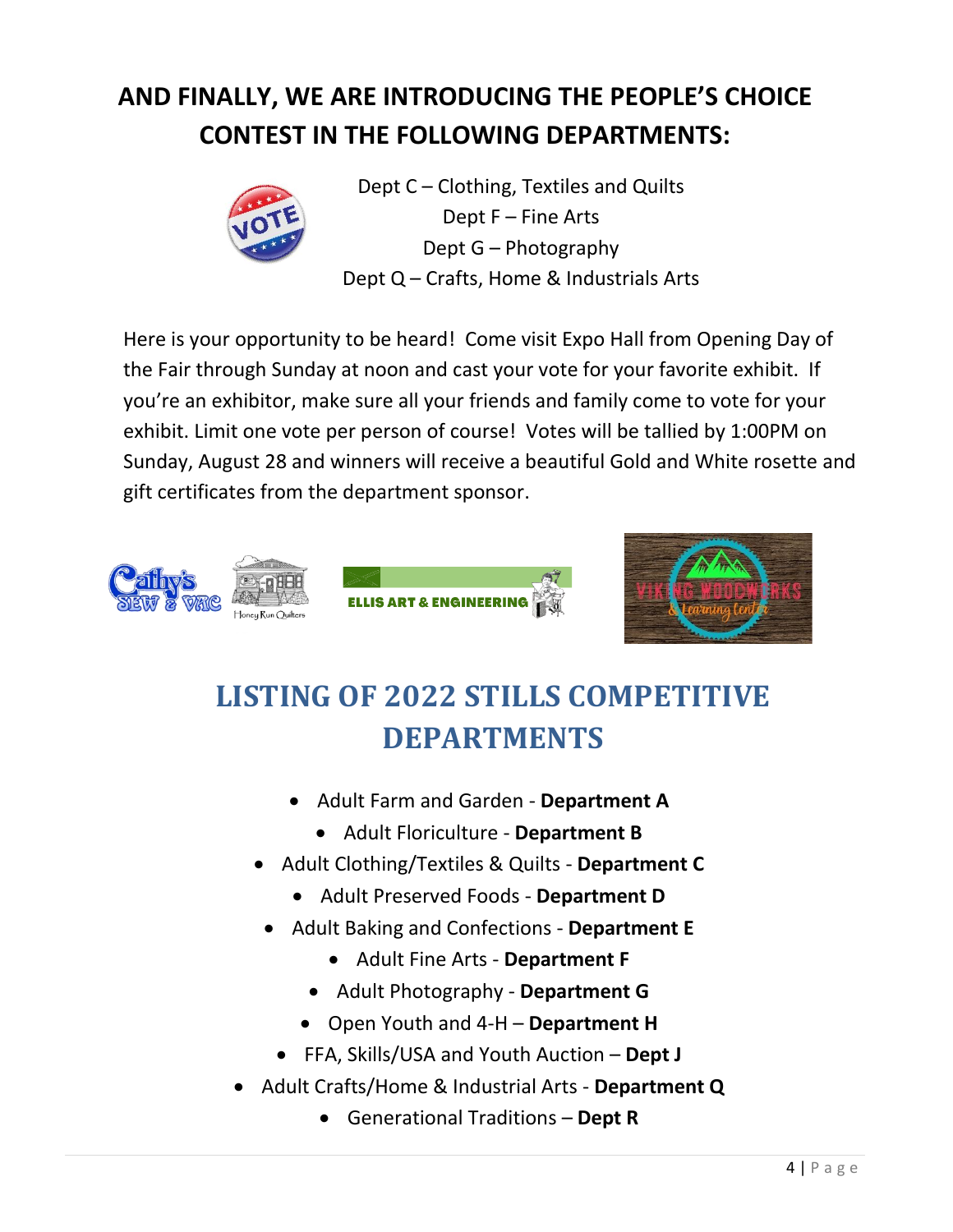# **Butte County Fair Competitive Stills 2022 Quick Look Key dates and deadlines**

- **Online registration open: April 1, 2022 9:00AM**
- **Entry close: By Midnight, Sunday August 6, 14 & 21**
- **Entry receiving: Sat 8/13, Weds 8/24 & Thurs 8/25**
- **Entry Judging: Mon 8/15, Tues 8/16, Weds 8/24 & Thurs 8/25**
- **Entry Release: Monday, August 29, 2022**

## **Local and general rules – Applies to ALL entries**

- All State and Local rules apply
- Any and all requirements and notations describing a department, division or class is herein incorporated and should be considered a rule
- No late entries will be accepted
- No refund of entry fees
- All information in the Butte County Fair Competitive Stills guidebook is subject to be amended and/or changed
- The owner or authorized agent(s) must present exhibits in person. Exhibits will not be accepted by mail. Please note the days and hours that exhibits will be received and judged in your division, as changes may have been made. It is the responsibility of the exhibitor to regularly check for changes.
- No entry will be accepted where an exhibitor prescribes conditions under which he/she will exhibit.
- Fair Management is not responsible for finding errors on your entry form. Management may refuse entries, but will do so without prejudice or discrimination.
- The Butte County Fair reserves the right to REFUSE acceptance/display of any item that is inappropriate for display at a family fair.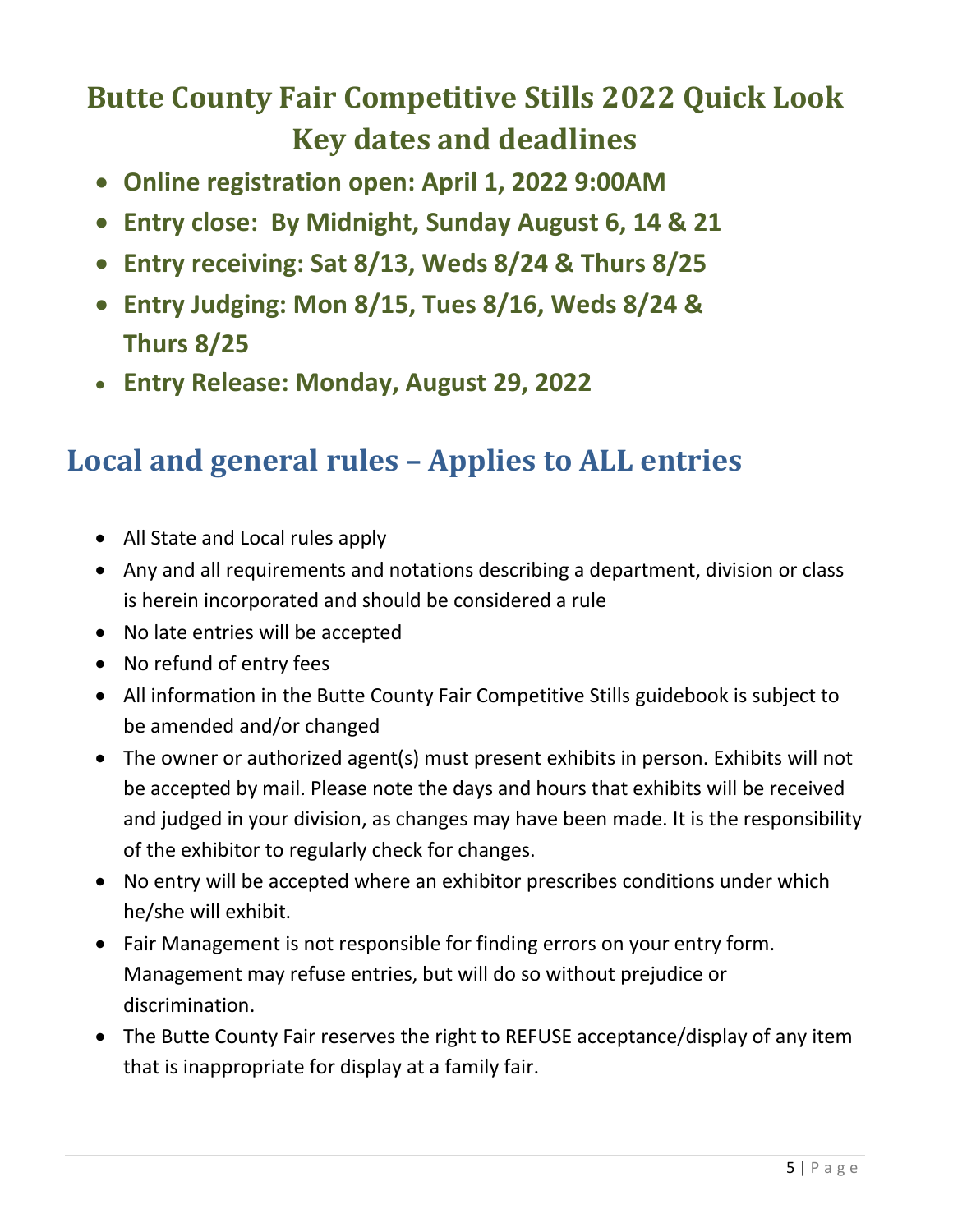- Failure of any exhibitor to maintain his/her exhibit to the satisfaction of the Fair Management may result in removal of the exhibit, the cancellation of awards and or premiums.
- All judges are provided by The Butte County Fair, and in every instance, the decision made by the Judge is final.
- Cash awards will be paid only as recorded, as per the assigned Judge, and only to the exhibitor on record.
- No exhibitor shall receive more than two cash awards in a class, as per State rules. The exhibitor will receive the two highest cash awards, and the lesser cash awards will be moved down the placings to other exhibitors
- Scores are entered into the Fair program during judging and overall scores are compiled via computer program.
- Placing of ribbons does not guarantee correct judging placement. Only the official placing as listed on the judging results printout (computer compiled) constitutes the final placement.
- Butte County Fair has an OPEN judging policy, allowing exhibitors to *view and listen* without comment. If this is not honored, you will be asked to leave the building.
- Exhibits will remain in place for the duration of the Fair.

### **Exhibitor Responsibilities**

- By submitting an application for entry, participants agree to comply with all rules and regulations governing the Butte County Fair, as published in the 2022 Competitive Stills guidebook.
- The Fair will not be responsible for exhibits left **24** hours after the close of the Fair. All exhibits and equipment MUST be claimed and removed within 5 days. After 5 days, the items become the property of the Fair.
- Premium checks must be cashed by November 15, 2022. No check will be re-issued or the time extended. Questions about discrepancies in check amounts must be made prior to September 15, 2022. No premium adjustment will be made after that date.
- Each exhibitor is responsible for any loss, consequential or otherwise, injury or damage done to or occasioned by, or arising from, any article exhibited by him/her.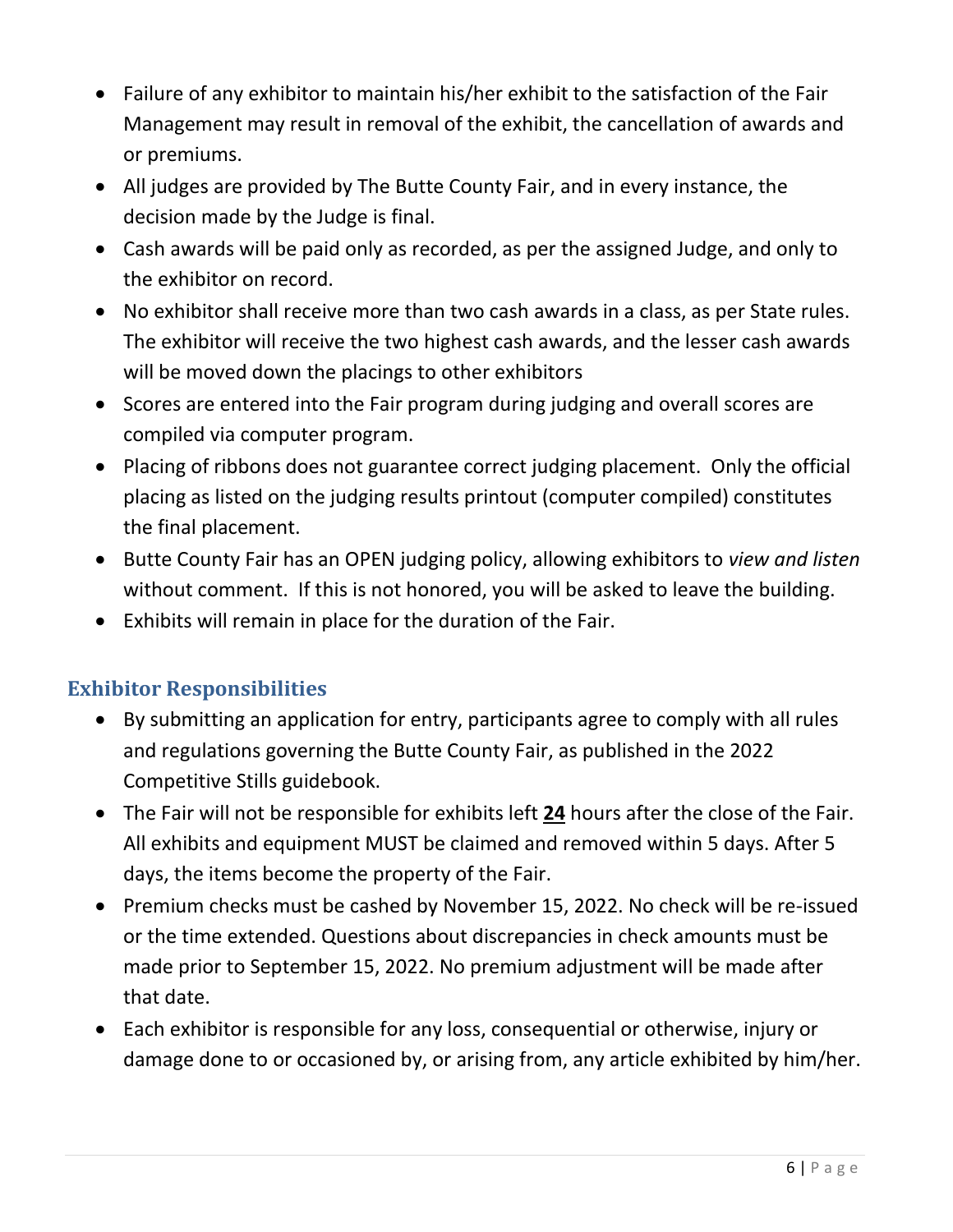- Vehicles belonging to participant/volunteers are requested to park in the parking lot and walk onto the grounds to their assigned buildings or as directed by Fair Management.
- Glass containers are not allowed on Fair grounds
- Animals are not permitted on the grounds unless they are part of an authorized show or exhibit. Service animals and Guide dog puppies are the only exception and must comply with Fair Board policy.

# **GLOSSARY OF TERMS**

- **Adult** = Exhibitors (nineteen) 19 years and older
- **Youth** = Exhibitors ages Pre-K through eighteen (18) years as of January 1, 2022
- **Entries close** = this is the last date and time you can enter an exhibit online. ALL ENTRIES ARE ONLINE ONLY.
- **Entries receiving** = this is the time and date you will bring your exhibit to the Fair grounds to be judged and subsequently displayed in the Fair
- **Entries judging** = this is the time and date an entry will be judged by a qualified judge appointed by the Fair. All divisions have OPEN judging
- **Entries release** = this is the time and date the exhibitor must pick up their entry. The Fair will not be responsible for exhibits left **24** hours after the close of the Fair. All exhibits and equipment MUST be claimed and removed within 5 days. After 5 days, the items become the property of the Fair
- **Open Judging** = Exhibitors welcome to *view and listen* without comment. If this is not honored, you will be asked to leave the building
- **American Judging System** = Each entry in a class is judged in comparison to other entries in the class. Awards are given according to relative merit with the potential for no more than one 1<sup>st</sup> (first), one 2<sup>nd</sup> (second) and one 3<sup>rd</sup> (third) place
- **Danish Judging System** = Based upon established standards of quality for each type of product. In this system, each exhibit is judged according to how well it meets that standard rather than how it compares to others. The following guidelines will be used by the judge:

| ○ Quality                     | <b>Score</b> | Ribbon       |
|-------------------------------|--------------|--------------|
| $\circ$ 1 <sup>st</sup> Place | 90-100%      | <b>Blue</b>  |
| $\circ$ 2 <sup>nd</sup> Place | 80-89%       | <b>Red</b>   |
| $\circ$ 3 <sup>rd</sup> Place | 70-79%       | <b>White</b> |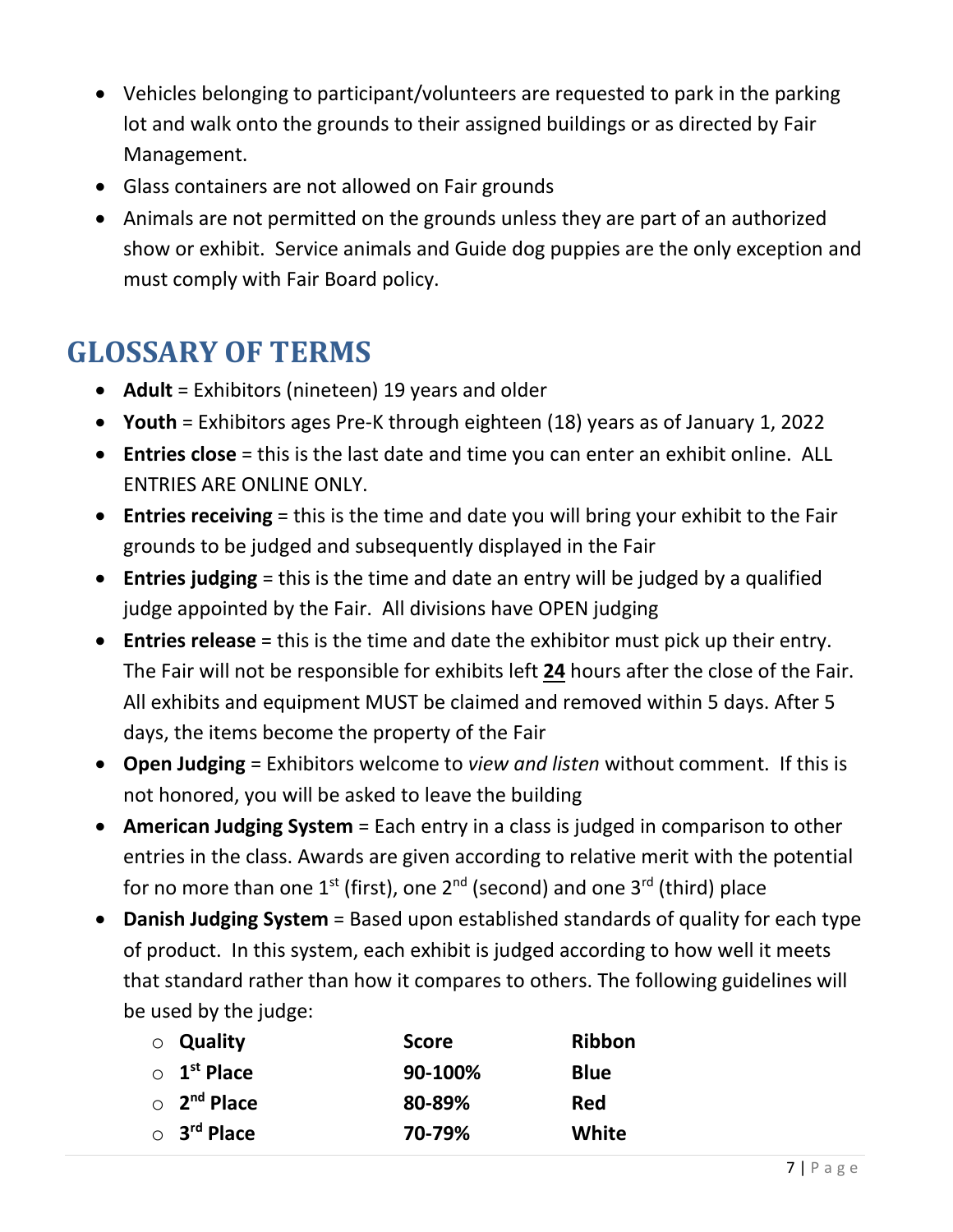- **Amateurs/Beginner** = an exhibitor is new to or grows or engages in the creation of an exhibit piece such as a hobby and/or for the love of the work
- **Intermediate/Experienced** (**also called Advanced/Professionals)**= Exhibitors who engage in arts and crafts (or grow) as a hobby, or for the love of the work for a LENGTHY time, OR who put their work on display with the intention of selling for monetary profit. Instructors and teachers are considered experienced/professionals
- **Masters** = Applies to Floriculture only. Flower show judges and instructors are considered Masters and may only compete in the Professionals/Masters divisions in Floral Design
- **Original**= Created, designed and made completely by the exhibitor.
- **Immediate Family**=Members of a family through either blood or marriage
- **Upcycle** = The repurposing of an item/items to a new and different use than originally made for
- **Grand Exhibitors** = Individuals that competed in **at least (three) 3 DIVISIONS within a department** and achieved the (three) 3 highest overall scores (First, second and third)

If not enough exhibitors have competed in 3 different divisions to qualify for a first, second and third place, all three places may not be awarded

### **FLORICULTURE ONLY AWARDS**

- **Best of Show** = One exhibit will be chosen from all the Best of Division exhibits from Container Plants, Floral Design and Fresh Cut Flowers
- **Best of Division** = One exhibit will be chosen from all the 1<sup>st</sup> place exhibits in each class within a Division
- **Judges Choice** = One exhibit will be selected by the accredited judging panel to be recognized as Judges choice
- **People's Choice** = Fair goers visiting Butte Hall are eligible to vote for their favorite Floriculture exhibit Thursday through Sunday morning. Butte Hall closes at 9PM Thursday, Friday and Saturday evening. Votes will be tallied Sunday afternoon and the winner awarded immediately thereafter.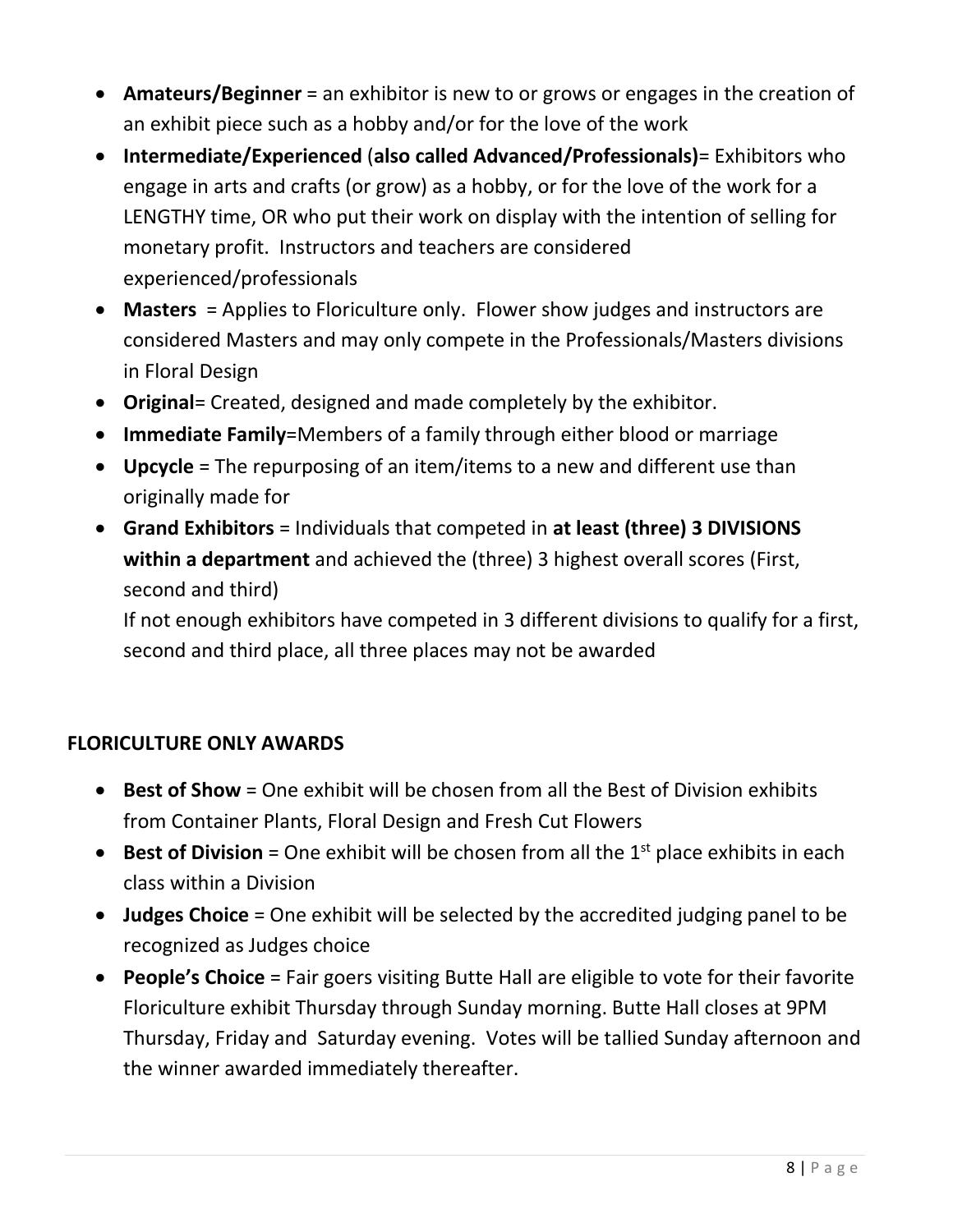# **HOW TO ENTER – STEP BY STEP GUIDE**

#### **STEP 1: Download/ view or pickup this guidebook and Department Guides:**

Download and print this Guidebook located on the Fair's website: buttecountyfair.org or come by the office and pick up a copy at the front desk.

#### **STEP 2: Review both the Competition guide and Department Guides:**

- Review the guidebook for rules, dates and available departments. It is the sole responsibility of the entrant to know and understand the information listed here. We are always happy to help if you have questions!

#### **STEP 3: Determine the correct age classification:**

- The age classification are divided into two Departments, Adult and Youth
	- $\circ$  Adult = 19 years and older (as of January 1, 2022)
	- $\circ$  Youth = 18 years and younger (as of January 1, 2022)
		- Youth department is further broken down as follows:
			- Pre  $K = \text{ages } 4$  and under
			- Ages 5-8
			- Ages 9-11
			- Ages 12-13
			- Ages 14-18

#### **STEP 4: ENTER ONLINE:**

- All entries must be made online through the Blue Ribbon entry system located on our website: buttecountyfair.org

#### **STEP 5: ENTRY INFORMATION:**

- You will need to provide your contact and credit card information. The program cannot take cash or paper checks. You will also need to know which Department, Division and class you wish to enter. It is up to the entrant to be familiar with and know the requirements for each entry. This information is located in the Department Guides.